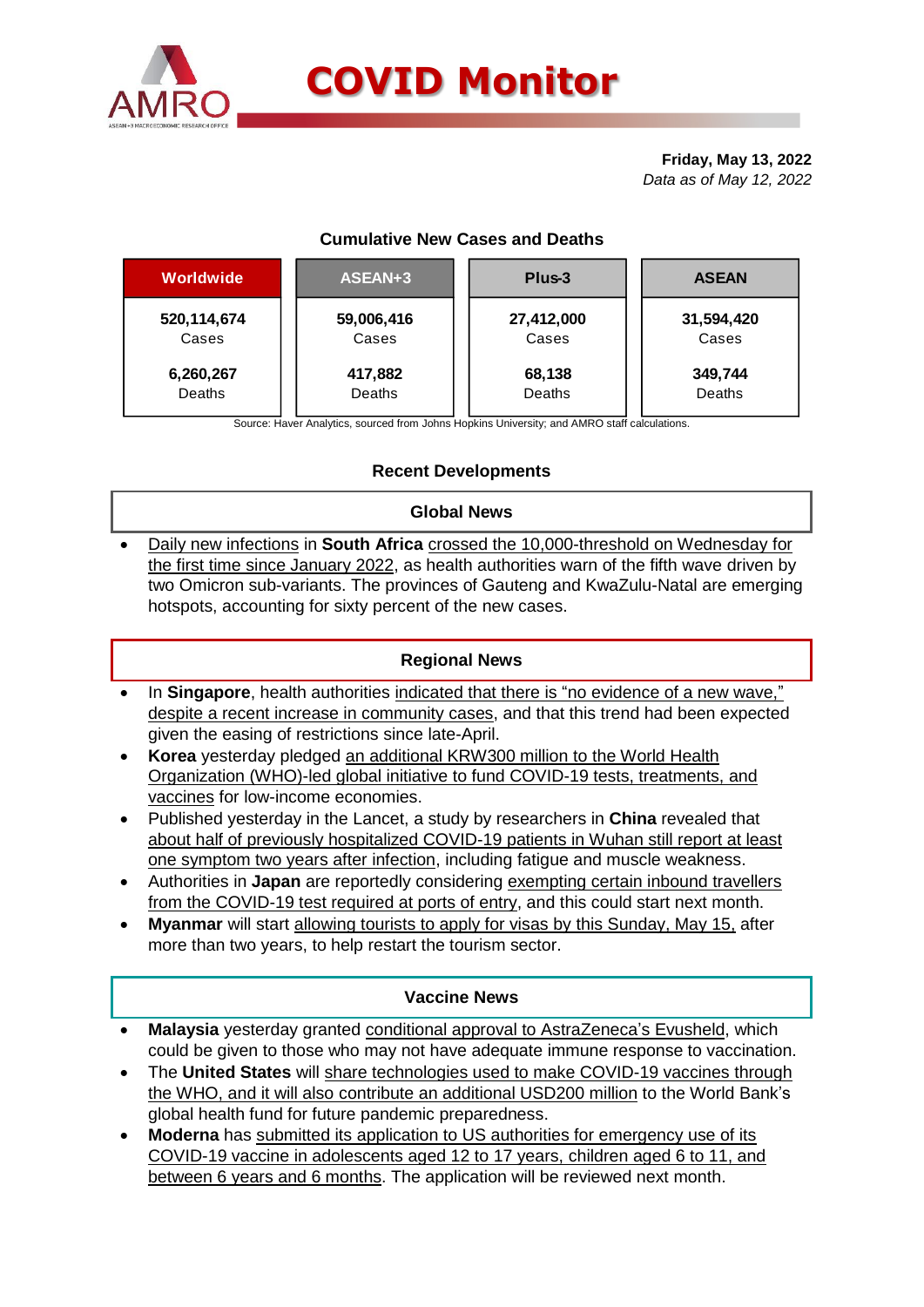| <b>Economy</b>        |         | <b>Total Cases Cases per 1M</b> | <b>New</b>               | New Cases <sup>1</sup>                                                                                                                                                                                                               | <b>New Cases</b>         | <b>ANew</b>                 | Δ% New                   | <b>Total</b>  | <b>New</b>          | <b>Fatality</b> |
|-----------------------|---------|---------------------------------|--------------------------|--------------------------------------------------------------------------------------------------------------------------------------------------------------------------------------------------------------------------------------|--------------------------|-----------------------------|--------------------------|---------------|---------------------|-----------------|
|                       | (000)   | <b>Population</b>               | $\text{Case} \text{s}^1$ | since $2020^2$                                                                                                                                                                                                                       | per 1M Pop. <sup>1</sup> | $\overline{\text{Cases}}^1$ | $\text{Case} \text{s}^1$ | <b>Deaths</b> | Deaths <sup>1</sup> | Rate (%)        |
| Global                | 520,115 |                                 | 561,206                  | <u> The Common State State State State State State State State State State State State State State State State State State State State State State State State State State State State State State State State State State State</u> |                          | 31,578                      | 0.1                      | 6,260,267     | 1,821               | 1.2             |
| ASEAN+3               | 59,006  |                                 | 93,921                   |                                                                                                                                                                                                                                      |                          | 6,822                       | 0.2                      | 417,882       | 194                 | 0.7             |
| $Plus-3$              | 27,412  |                                 | 75,373                   |                                                                                                                                                                                                                                      |                          | 8,535                       | 0.3                      | 68,138        | 103                 | 0.2             |
| <b>ASEAN</b>          | 31,594  |                                 | 18,548                   |                                                                                                                                                                                                                                      |                          | $-1,713$                    | 0.1                      | 349,744       | 90                  | 1.1             |
|                       |         |                                 |                          |                                                                                                                                                                                                                                      |                          |                             |                          |               |                     |                 |
| <b>China</b>          | 221     | 158                             | 335                      |                                                                                                                                                                                                                                      | $\mathbf{0}$             | $-1,121$                    | 0.2                      | 5,205         | $\overline{7}$      | 2.4             |
| Hong Kong, China      | 1,208   | 158,175                         | 278                      |                                                                                                                                                                                                                                      | 36                       | $-41$                       | 0.0                      | 9,356         | 3                   | 0.8             |
| Japan                 | 8,256   | 65,650                          | 37,288                   |                                                                                                                                                                                                                                      | 297                      | 10,820                      | 0.5                      | 29,971        | 35                  | 0.4             |
| Korea                 | 17,727  | 340,539                         | 37,472                   |                                                                                                                                                                                                                                      | 720                      | $-1,123$                    | 0.2                      | 23,606        | 57                  | 0.1             |
|                       |         |                                 |                          |                                                                                                                                                                                                                                      |                          |                             |                          |               |                     |                 |
| Indonesia             | 6,050   | 22,418                          | 305                      | $\overline{\phantom{a}}$                                                                                                                                                                                                             | $\mathbf{1}$             | 67                          | 0.0                      | 156,438       | 14                  | 2.6             |
| Malaysia              | 4,470   | 134,568                         | 2,337                    | المحمد                                                                                                                                                                                                                               | 70                       | 795                         | 0.1                      | 35,602        | 5                   | 0.8             |
| Philippines           | 3,688   | 33,511                          | 146                      | $\overline{\phantom{a}}$                                                                                                                                                                                                             | $\overline{1}$           | $-42$                       | 0.0                      | 60,452        | 2                   | 1.6             |
| Singapore             | 1,233   | 216,163                         | 3,377                    |                                                                                                                                                                                                                                      | 592                      | 377                         | 0.3                      | 1,361         | $\overline{2}$      | 0.1             |
| Thailand              | 4,361   | 64,118                          | 8,629                    |                                                                                                                                                                                                                                      | 127                      | $-2,315$                    | 0.2                      | 29,367        | 65                  | 0.7             |
|                       |         |                                 |                          |                                                                                                                                                                                                                                      |                          |                             |                          |               |                     |                 |
| Brunei Darussalam     | 144     | 318,993                         | 222                      |                                                                                                                                                                                                                                      | 492                      | 124                         | 0.2                      | 219           | $\Omega$            | 0.2             |
| Cambodia              | 136     | 8,139                           | $\mathbf 0$              | <b>ALL</b>                                                                                                                                                                                                                           | $\overline{0}$           | $-2$                        | 0.0                      | 3,056         | $\mathbf 0$         | 2.2             |
| Lao PDR               | 209     | 28,798                          | 125                      |                                                                                                                                                                                                                                      | 17                       | $-87$                       | 0.1                      | 752           |                     | 0.4             |
| Myanmar               | 613     | 11,486                          | 18                       |                                                                                                                                                                                                                                      | $\mathbf{0}$             | 0                           | 0.0                      | 19,434        | $\mathbf 0$         | 3.2             |
| Vietnam               | 10,690  | 110,889                         | 3,389                    |                                                                                                                                                                                                                                      | 35                       | $-628$                      | 0.0                      | 43,063        | $\overline{2}$      | 0.4             |
|                       |         |                                 |                          |                                                                                                                                                                                                                                      |                          |                             |                          |               |                     |                 |
| Australia             | 6,497   | 250,121                         | 46,464                   | L-                                                                                                                                                                                                                                   | 1,789                    | 6,139                       | 0.7                      | 7,718         | 38                  | 0.1             |
| Brazil                | 30,639  | 144.951                         | 16,421                   | والمستردين                                                                                                                                                                                                                           | 78                       | 1,383                       | 0.1                      | 664.874       | 106                 | 2.2             |
| France                | 28,306  | 435,516                         | 33,601                   |                                                                                                                                                                                                                                      | 517                      | $-7,984$                    | 0.1                      | 143,952       | 93                  | 0.5             |
| Germany               | 25,662  | 309,264                         | 63,804                   |                                                                                                                                                                                                                                      | 769                      | $-8,259$                    | 0.3                      | 137,348       | 144                 | 0.5             |
| India                 | 43,116  | 31,482                          | 3,045                    | $ \Lambda$ $\Lambda$                                                                                                                                                                                                                 | $\overline{2}$           | $-207$                      | 0.0                      | 524,190       | 27                  | 1.2             |
| <b>United Kingdom</b> | 22,355  | 332,386                         | 35,948                   |                                                                                                                                                                                                                                      | 534                      | 24,939                      | 0.2                      | 177,752       | 253                 | 0.8             |
| <b>United States</b>  | 81,654  | 246,649                         | 83,482                   |                                                                                                                                                                                                                                      | 252                      | 24,792                      | 1.2                      | 994,346       | 305                 | 1.2             |

#### **ASEAN+3 and Selected Economies: COVID-19 Cases and Deaths**

Source: Haver Analytics, sourced from Johns Hopkins University; and AMRO staff calculations.

1/ Values show the 7-day average.

2/ Since January 31, 2020.

## **ASEAN+3 and Selected Economies: Vaccination Coverage Status** (Percent of population)



Sources: Our World in Data via Haver Analytics; and AMRO staff calculations.

Note: Percent of fully vaccinated population shows the number of people who received all doses prescribed by the vaccination protocol (e.g. one dose of a single-dose vaccine, or two doses of a two-dose vaccine). In the event of discrepancy between data from Our World in Data and national authorities, data from national authorities take precedence.